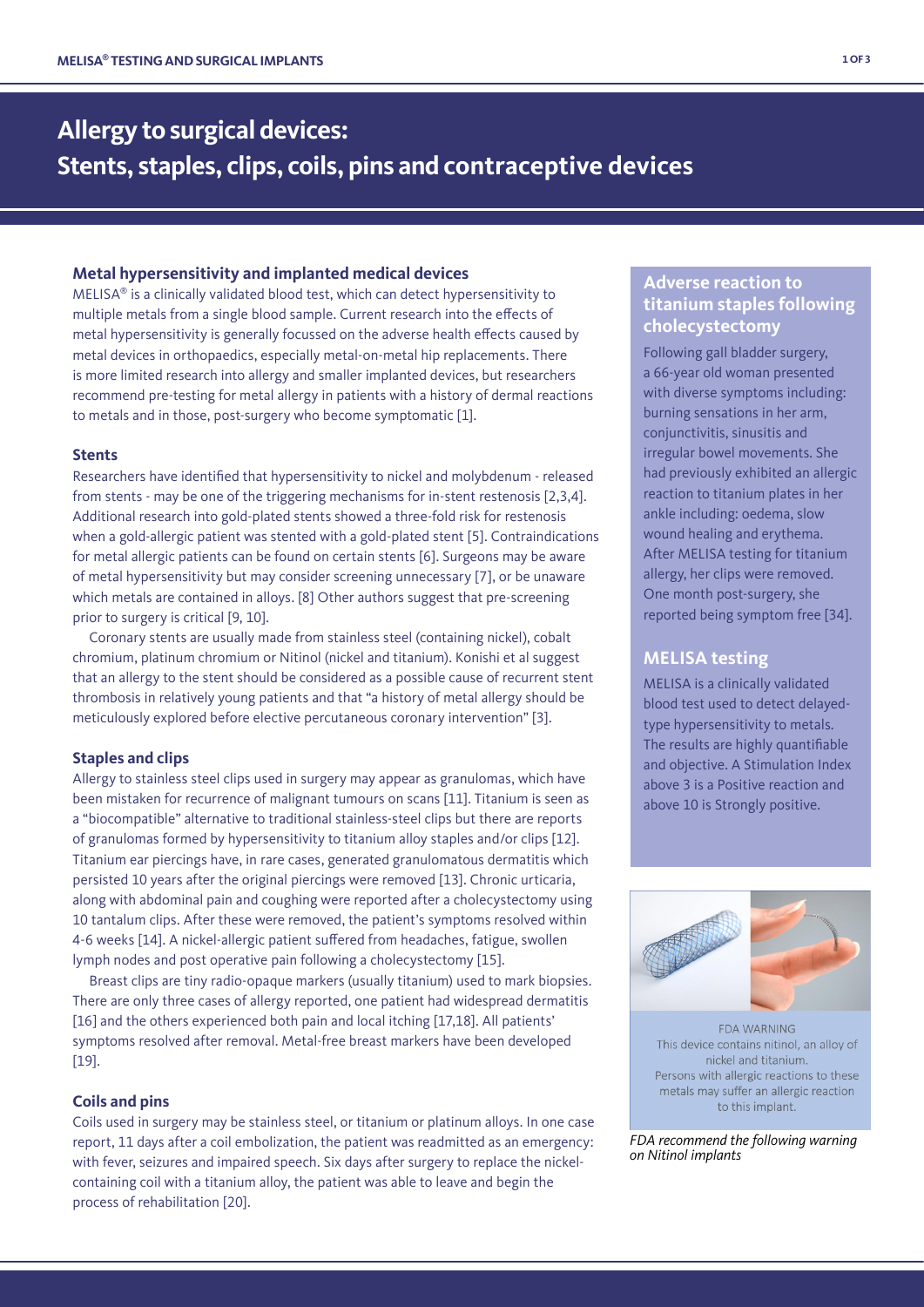Other researchers have suggested that nickel hypersensitivity may also present as chest pain, palpitations, oedema migraine, respiratory and digestive issues [21,22] and also as alopecia in a case where metal pins were used [23]. One patient with an embolization coil presented with a multitude of symptoms: pain, urticaria, tingling in his hands and feet, dizziness, "brain fog" and headaches. He tested positive to tungsten which made up 8% in his coil. All symptoms resolved after the coils were removed [24].

 Symptoms of allergy vary widely: palpitations, severe pelvic pain, fatigue, night sweats, heavy legs and dermatitis were all present in a 34-year-old woman with nickel/ palladium endovascular coils placed for pelvic congestion syndrome. The patient, who was bed-bound at times, was found to suffer from both palladium and nickel allergy. Again, all symptoms resolved after removal [25]. Dermal reactions to platinum coils have also been reported [26].

### **Contraceptive devices**

Older implanted contraceptive devices (IUDs) contain copper, and copper allergy is a contraindication to placement of these devices. Essure contains a nickel-titanium alloy, *in vitro* testing has shown that nickel is released from this device. Since 2002, more than 21,000 Essure "events" were reported to MedWatch, including pelvic pain, heavier periods, headache and fatigue, and the device was finally withdrawn. Yet only 4 cases of hypersensitivity have been published [27,28]. Patients who are allergic to nickel may have an allergic reaction to this device, especially those with a history of metal allergies. Additionally, some patients may develop an allergy to nickel if this device is implanted [29].

## **Allergy testing**

Cutaneous and systemic hypersensitivity reactions to implanted metals are challenging to evaluate and treat. The incidence and prevalence of dermal and systemic hypersensitivity reactions are uncertain, as studies are limited. Complications related to metals may have been underestimated; a recent study showed that up to 5% of patients experience metal-related cutaneous complications post-implant placement [30]. Testing for titanium allergy is particularly problematic and it is generally believed that it is underdiagnosed, since traditional patch testing may give false negative results [31]. LTT-based tests like MELISA may provide a better solution for diagnosing implantrelated sensitivity [32,33].

## **Accessing MELISA testing**

- Locate your nearest MELISA
- laboratory and order a test kit
- Draw blood in 9ml sodium citrate Vacuette tubes and keep at room temperature
- Ship with a courier to arrive no later than 48 hrs of the draw
- Steroids or other immunosuppressant drugs may affect the test results and should be avoided where possible
- A questionnaire, which helps to identify patients who are likely to benefit from MELISA testing, can be provided, as well as tailormade testing panels





| <b>Breast clips</b> | <b>Stents</b>                       | <b>Stainless</b><br>steel staples | <b>Titanium</b><br>staples | <b>Essure</b>            |            | <b>Platinum coils</b> |
|---------------------|-------------------------------------|-----------------------------------|----------------------------|--------------------------|------------|-----------------------|
| <b>Panel E</b>      | <b>Various</b>                      | <b>Panel F</b>                    | <b>Panel E</b>             | <b>Individual metals</b> |            | Individual metals     |
| Aluminium           | Stainless steel                     | Chromium                          | Aluminium                  | Chromium                 | Nickel     | <b>Iridium</b>        |
| Nickel trace*       | <b>Panel F</b><br>Platinum/Chromium | Managense                         | Nickel trace               | Gold                     | Platinum   | Palladium             |
| Titanium**          | Chromium                            | Molybdenum                        | Titanium**                 | Iridium                  | Silver     | Platinum              |
| Vanadium            | Manganese                           | Nickel                            | Vanadium                   | Manganese                | Tin        | Rhodium               |
|                     | Molybdenum<br>Platinum              |                                   |                            | Molybdenum               | Titanium** | Ruthenium             |
|                     | <b>Nitinol</b><br>Nickel            |                                   |                            |                          |            | Tungsten              |
|                     | Titanium**                          |                                   |                            |                          |            |                       |
|                     | <b>Cobalt Chromium</b>              |                                   |                            |                          |            |                       |
|                     | <b>Panel F</b>                      |                                   |                            |                          |            |                       |

\* Nickel trace means nickel may be present in amounts < 0.03%

\*\* In MELISA, the titanium salts tested are titanium dioxide and titanium sulphate